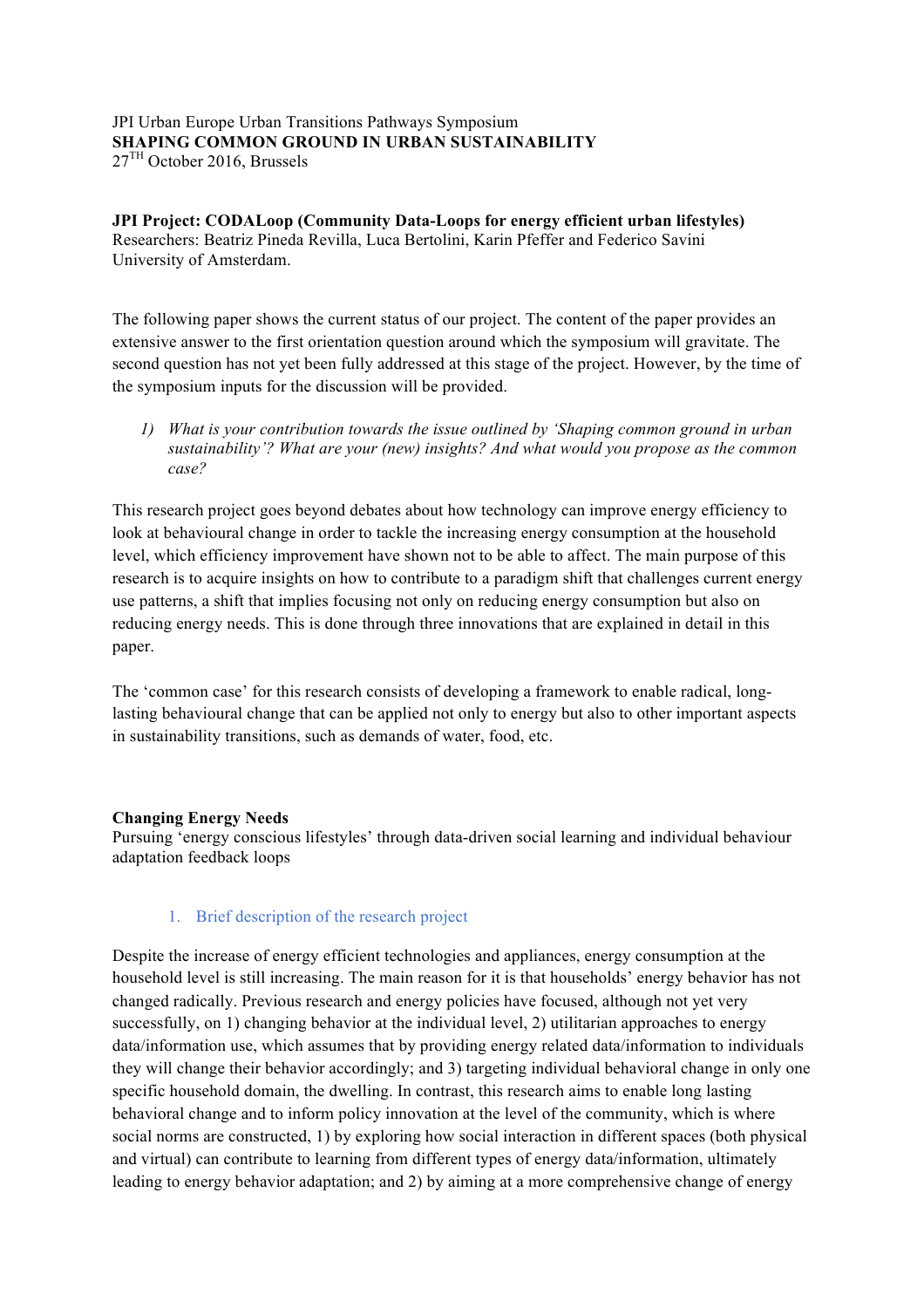use, introducing the concept of 'energy conscious lifestyles'. In this research, 'energy conscious lifestyles' encompass four different household domains: dwelling, mobility, food consumption and leisure.

# In order to achieve these aims, this research addresses the main research question: *How can different types of energy-related data be used in different types of spatial social interactions to enable 'energy conscious lifestyles' at the individual and community levels and policy innovation at the urban level?*

In order to answer this question, this research explores different types of spatial social interactions and how they moderate the relationship between the use of energy data/information and the development of 'energy conscious lifestyles' and policy innovation. This research operationalizes social interaction using the, defined in this research as, 'data-driven learning and behavior adaptation feedback loops' (see Figure 1: Analytical model). The main two feedback loops that this research focuses on are 1) Feedback Loop 1 'individual to community' and 2) Feedback Loop 2 'community (and individuals) to policy' (see Figure 2: conceptual model). As mentioned before, the 'data to individual' feedback loop has been already explored both in research and policy, therefore it is not the focus of this research.



Figure 1: Analytical model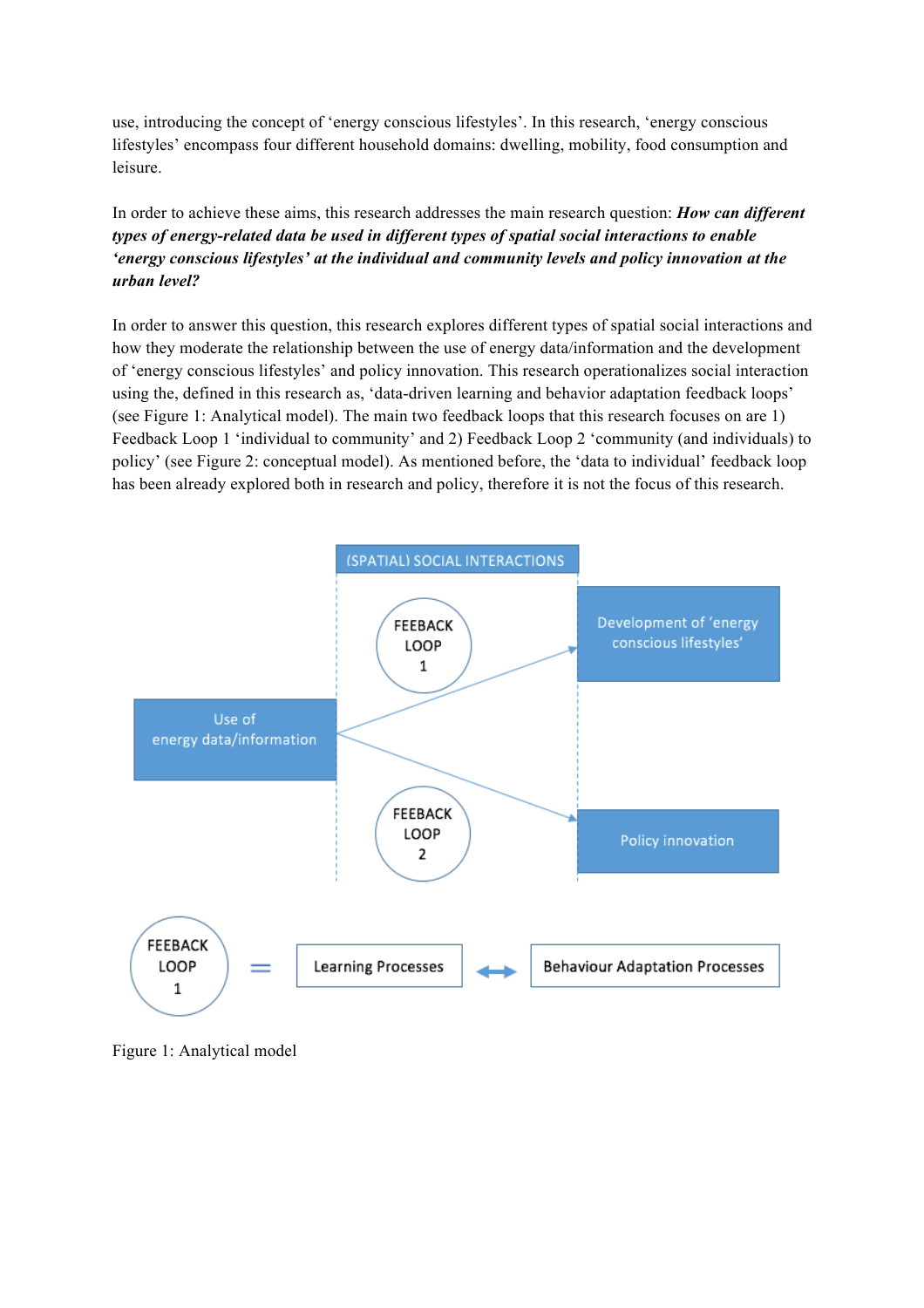# Learning and adaptation feedback loops



Figure 2: Conceptual model

 

## 2. Problem statement and urgency

Since the Rio Declaration on Environment and Development in 1992, which built on the Declaration of the United Nations Conference on the Human Environment held in Stockholm in 1972, the international community has identified the environmental challenges that our current production and consumption patterns entail. A transition towards more sustainable ways of living is crucial to guaranty quality of life to the future generations. This transition towards sustainability has received increasing attention both at the policy level (OCDE 2011) (UNEP 2011) and in social-science research (Markard et al. 2012), (Frantzeskaki & Loorbach 2010) (Grin et al. 2010) (Smith et al. 2005). The role that technology and access to (big) data and information could play in this sustainability transition is increasingly being discussed by socio-technical studies (Kitchin 2014a) (Boyd & Crawford 2012). Recently, the relationship between technology and cities has started to be discussed by literature that falls under the umbrella notion of the 'smart city' (Dassen & Hajer 2014). This field is still in its infancy and more empirical research is needed to analyze the opportunities, challenges and implications that the smart city entails (Luque-Ayala & Marvin 2015; (Caragliu et al. 2011) (Luque et al. 2014)(Luque 2014) (Kitchin 2015) (Kitchin 2014b) (Söderström 2015).

This research focuses on one of the challenges that this sustainability transition entails, how to halt and reverse the continuous increase of energy consumption, taking into account the potential role of social interaction, technology and data/information in facilitating this transition. Existing studies foresee a global increase of  $48\%$ <sup>1</sup> in the energy demand between 2010 and 2040 (U.S Energy Information Administration 2016: 1). The urgency to reduce energy consumption is clear but the task is not an easy one. Numerous interests are at stake since energy is currently one of the most lucrative businesses and multiple actors need to act synergistically to reduce global energy consumption. As Raskin and his colleagues (Raskin et al. 2002) state, not only global actors such as intergovernmental organizations, transnational corporations and civic society need to come together for this transition to happen, there is a fourth agent of change that is crucial, a "wide public awareness of the need for

<sup>&</sup>lt;sup>1</sup> "Most of the world's energy growth will occur in the non-OECD nations, where relatively strong, long- term economic growth drives increasing demand for energy. Non-OECD energy consumption increases by 71% between 2012 and 2040 compared with an increase of 18% in OECD nations. Energy" (U.S Energy Information Administration 2016: 1)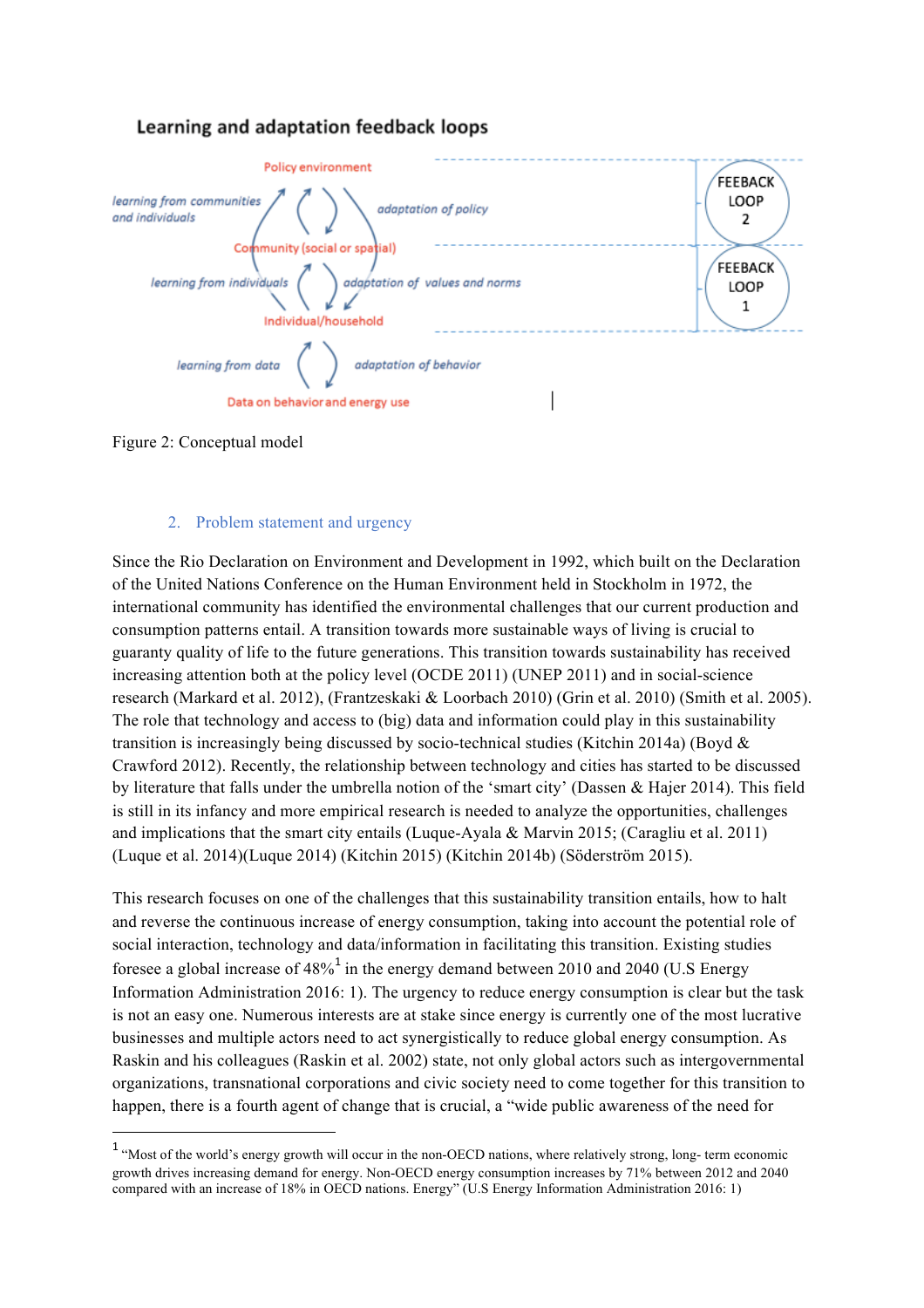change and the spread of values that underscore quality of life, human solidarity and environmental sustainability" (Ibid, 2002: x). This research focuses specifically on enabling this 'fourth agent', and it does so by looking at cities because they are home to more than half of the world's population, assuming that the aggregated effect of individual change in urban contexts can tilt the balance towards a more sustainable energy future for all.

When considering sustainability issues such as the increasing levels of energy consumption, existing research (Uzzell 2000) shows that, on the one hand, people perceive that environmental problems are more serious at the global level than those at other lower spatial scales. On the other hand, the same research shows that responsibility for the environment is greater at the neighborhood level and decreases as the geographical scale becomes bigger (urban, regional, national scale). Therefore, opportunities to intervene at the neighborhood scale, where civic responsibility is bigger, are undermined by the feeling that sustainability problems are minimal at that level (Uzzell 2008). This research, although framed within an urban context, aims to tackle this paradox by focusing on enabling this energy transition at the scale of the neighborhood, using the household as the unit of analysis. As Hajer and Dassen (2014) have stated, enhancing energy transitions at the household level is one of the key challenges of smart urbanism. By focusing on households in certain urban neighborhoods, this research aims to build upon expected higher levels of environmental responsibility in order to explore different ways on how social interaction, communication technologies and energy-related data could contribute to raise awareness of the need for change of current energy usage. This research does so by exploring the effect different types of spaces (physical, virtual, etc.) have in the aforementioned social interactions.

When looking at energy through the eyes of an average citizen, it is important to acknowledge that energy, unlike water or waste, is intangible (Shove 1997; Gronow & Warde 2001; Gram-Hanssen 2010). This 'invisibility' (Shove 1997) makes it more challenging for citizens to realize how much energy is needed for their daily activities. Consuming energy is not an activity in itself, it is an outcome of the performance of different activities that require energy, such as washing clothes, watching TV, or driving a car. Besides, current energy consumption is based on established infrastructures of taken-for-granted technological systems (Shove & Warde 1998), which makes energy to be seen as a "generic resource, the need for which is as self-evident as it is taken for granted" (Shove & Walker 2014: 45). This inertia and familiarity also constrain potential opportunities for individual change. In addition to this, citizens are somehow 'addicted' (Klare 2016) to their energy intensive lifestyles, which provide them with social status (Lehmann & Rajan 2015) (Axsen et al. 2012; Backhaus et al. 2011; Mont 2007), and a sense of 'cleanliness, comfort and convenience' (Shove 2003) that is not easy to give up. This coincides with narratives that frame energy within societal progress, feeding the idea that energy accessibility enables societies to develop further and faster (White 1943; Lutzenhiser 1993).

# 3. Positioning of the research (gaps)

In practice, one way to cope with the increasing energy consumption has been to invest in energy efficient technologies and appliances. At the same time, due to the so-called 'rebound effect', technological innovations by making energy cheaper may encourage greater energy use, undoing many efficiency gains (European Environment Agency 2015). An illustration of this rebound effect is the expenditure of the expected savings in higher comfort (Morton et al. 2013; Gram-Hanssen 2014), the growing number of electricity consuming appliances, the increasing size and number of individual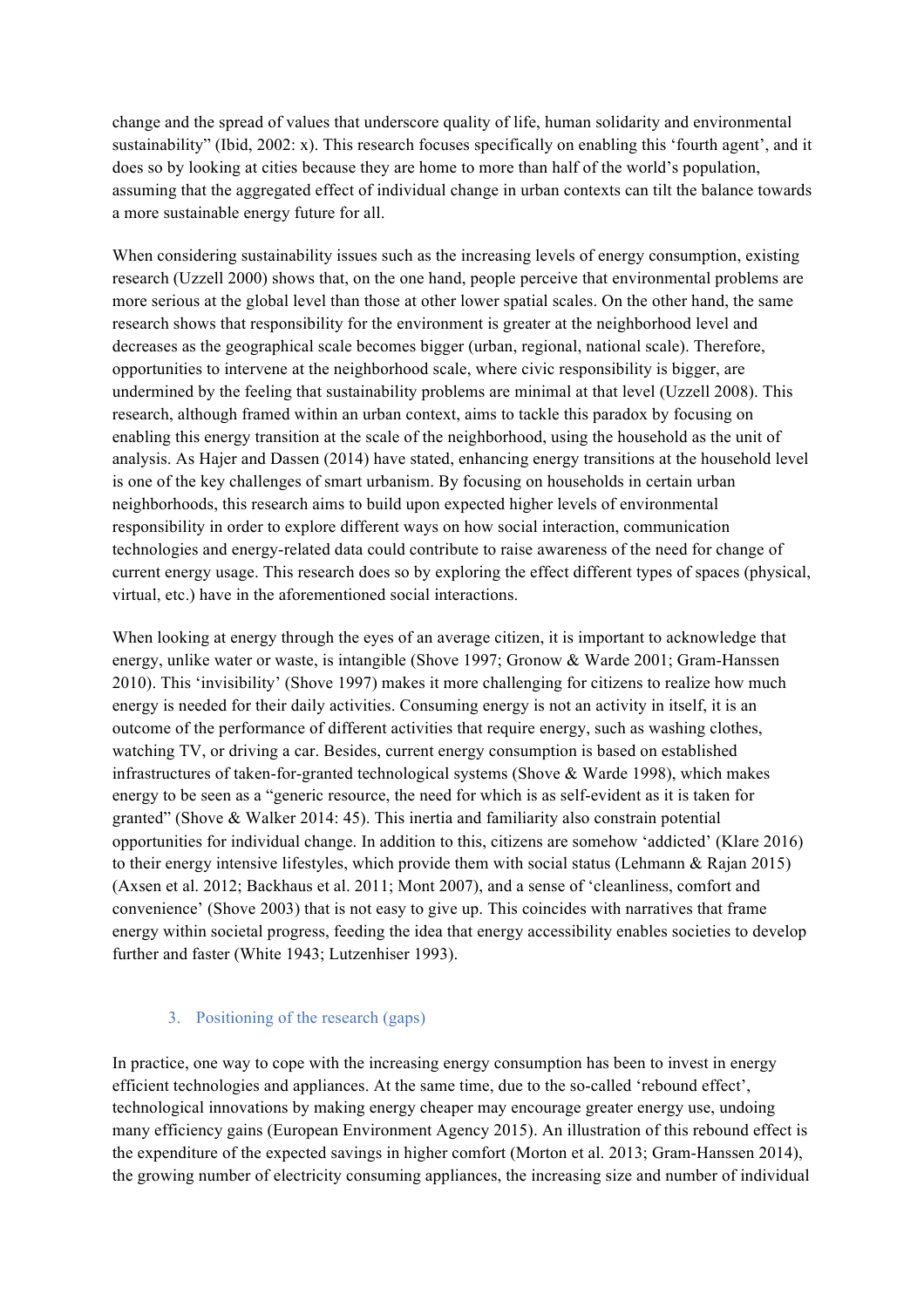dwellings (Backhaus et al. 2011: 54) and the rapid growth in car ownership and distance travelled (EEA 2015: 25) resulting in an overall increase, rather than decrease, of energy consumption. As a result, despite the increase of energy efficient technologies and appliances, energy consumption at the household level is still increasing. To illustrate this point, between 1990 and 2009, households in the 28 EU Member States became more energy efficient, but in this period their energy consumption increased 8% (European Environmental Agency, 2015).

The main reason for this continuous increase of energy consumption is that households' energy behavior has not radically changed. In order to reduce energy consumption, it is necessary to go beyond the technological debate around energy efficiency and to focus on the behavioral dimension of energy consumption. Research and policy addressing the behavioral dimension of energy consumption has a long history (Stern 1992; Lutzenhiser 1993; Morton et al. 2013; Darby 2006). This research departs from and builds upon the following three existing bodies of research:

First, previous research and energy policies have focused on changing consumers' behavior at the individual level. This approach to behavior change is known as 'internalist' (Jackson 2005) since it focuses on processes and characteristics conceived as internal to the individual, such as attitudes, values, habits and personal norms, to explain individual behavior. One of the most well-known 'internalist' approaches is the Rational Choice model (Elster 1986)(Homans 1961) which states that individuals make choices by calculating the costs and benefits of their actions and choose the option that maximizes their benefits. An example of an energy policy that follows this utilitarian approach is to offer tax benefits or financial incentives to individuals to influence their energy behavior. The expected outcome, according to this model, is that the more financial benefits are provided, the better the behavioral outcomes will be. This focus on price derives from traditional economic models which presume that what matters is the amount (Allcott & Mullainathan 2010: 1204). However, research that analyzes the psychological factors behind those decisions shows that money is not the only motive that individuals take into account when making energy decisions. Some nonfinancial motives that might make these policy interventions ineffective are individuals' values and attitudes or the lack of knowledge of these incentive programs, among others (Stern 1992: 1226). This illustrates the volatility of individual behavior and the challenging task of enabling long lasting behavior change at that level. Moving beyond an 'internalist' approach opens up new avenues to explore 'externalist' approaches, whose focus is on characteristics external to the individual, such as social norms, institutional constrains and incentives or to explore approaches that combine 'internalist' and 'externalist' characteristics. This move beyond the individual level requires addressing individuals as part of a community, which is where social norms are constructed. Also it requires to situate individuals and communities within an institutional context, which is where policies and official laws are enacted.

Second, another avenue to change individuals' energy behavior has been to rely on 'top-down' approaches of data and information provision, expecting that by providing energy-related information to individuals, they will change their attitudes and will accordingly modify their behavior. Again, the rational choice model approach assumes that if individuals have access to sufficient information they will make informed choices, and the more information is provided, the better the behavior outcomes will be. However, as Stern (Stern 1992: 1227) states "with information, what matters is not only how much is made available, but how it is conveyed". Existing research (Borgida & Nisbett 1977) (Taylor & Fiske 1978) (Taylor & Thompson 1982) shows that information has a bigger impact in behavior change when it is 'specific, vivid and personalized' (Stern 1992: 1227). Also, the source of information and how trustworthy the information appears to influence the effect of the information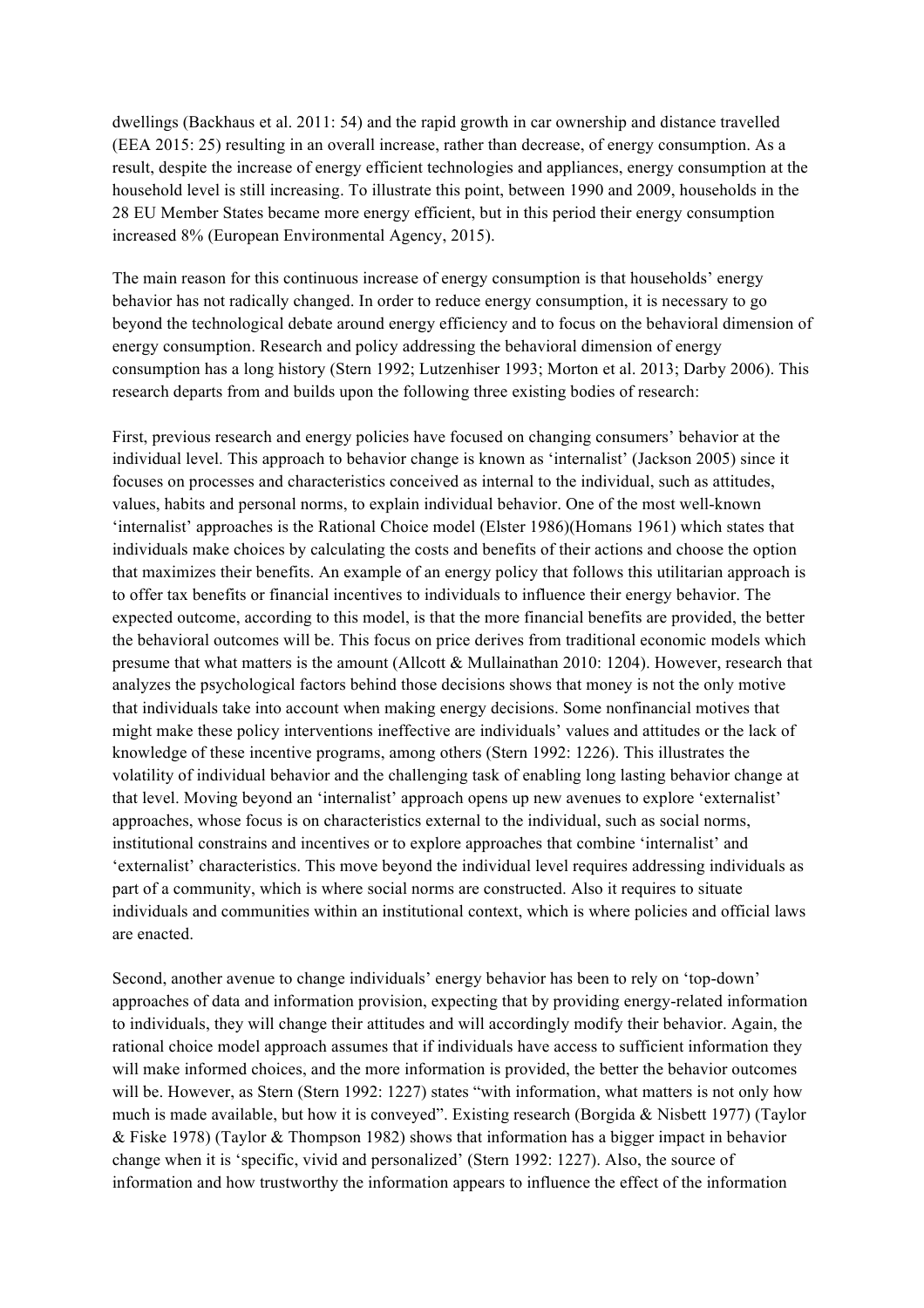(McGuire 1985). Besides, many scholars have analyzed the effect of data and information in behavior, in the form of energy feedback (Fischer 2008)(Buchanan et al. 2015)(Darby 2006) (Stromback et al. 2011). In order to optimize the feedback effects studies have experimented with group segmentation (Breukers & Mourik 2013), the use of energy coaches (add ref.), etc. Despite all these efforts, energy consumption continues to increase. This indicates that there are other intricacies associated with the way individuals assimilate energy data and information. One of the intricacies is that this not only an individual practice. There is a 'rich mixture of cultural practices, social interactions, and human feelings that influence the behavior of individuals, social groups and institutions' (Stern & Aronson 1984). Therefore, there is a need for other more integrated approaches to energy data (both 'hard' as in footprint calculations and 'soft' as in the sharing of experiences) that explore the role of social interaction (both web mediated, face-to-face, etc.) between the data, the individuals, the community and the policy level and its potential impacts on energy behavior. This also implies a move from top-down approaches to information provision to more community-based, 'bottom-up' approaches to data sharing and data production, at the same time opening up more innovative and experimental policy approaches.

Third, building upon the previous point in which the use of data and information has been used to influence energy behavior, an extensive body of work has focused on changing individual behavior mainly in one specific household domain, the dwelling (Yohanis 2012) (Stern 1992) (add more). This has been mainly driven by the increasing use of technologies such as smart meters installed inside the house to monitor energy consumption. Recent energy policies have strongly promoted the installation of smart meters with the aim, and hope, to actively engage individuals in the self-regulation of their home energy consumption (Breukers & Mourik 2013) (Morton et al. 2013). The assumption, again following an utilitarian approach, is that individuals by having access to more detailed information about their energy usage are going to change their energy behavior and reduce their energy consumption (Buchanan et al. 2015) (Darby 2006) (Strengers 2013)(Mckenzie-Mohr 2000), for example shifting away from periods of peak demand and/or responding flexibly to periods of 'over' supply. However, smart meters also contribute to feed the narrative of achieving energy efficiency, with the risk of falling back into the aforementioned 'rebound effect'. Some studies (Klopfert & Wallenborn 2011) have shown that a combination of smart meters and feedback has a quite limited positive impact in reducing household's energy consumption (2-4% reduction in electricity consumption, in the case of the previous study), and only when the household has opted for its use. Furthermore and crucially, dwelling is only one of energy intensive household activities. And these different activities are highly interrelated (e.g. the choice of a suburban dwelling and the need to drive a car). This implies that a move beyond the analysis of energy consumption at the dwelling level is needed. A more integrated approach that focuses on changing individuals' lifestyles can shed some light on how the different energy consuming practices that conform a lifestyle interact among each other. This can allow finding synergies and innovative ways to change the bundle of practices in order to consume less energy, both at the community and at the policy levels.

### 4. Aims and Research questions

The three bodies of research in section 3 situate the individual in the center of the process of energy behavior change, delegating all responsibilities to the individual to deal with the available data and information to make informed energy choices, following a well established utilitarian fashion. The impact of these approaches on energy consumption has been, as we have seen, at best marginal. In contrast, this research builds upon recent research efforts (Backhaus et al. 2012) (Breukers et al. 2009)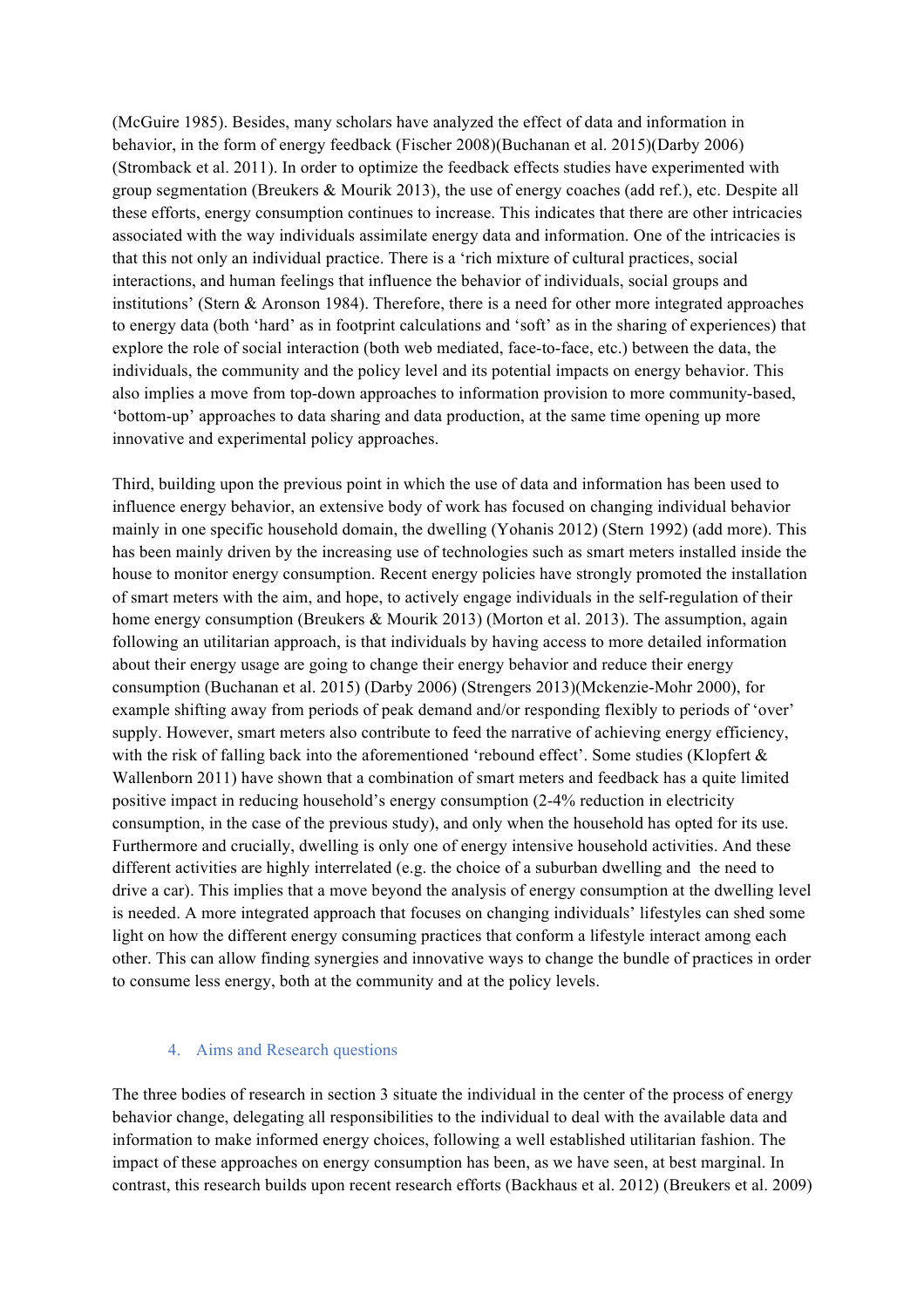(Jackson 2005) (Mont & Power 2009) (Power & Mont 2010) that are pointing towards a paradigm shift that challenges the way individuals consume in general. Backhaus and her colleagues (2012: 17) state:

> *"Research on the sociology of consumption indicates the need for a paradigm shift in thinking about how to foster changes towards more sustainable lifestyles; from a focus on individuals, to a focus on wider communities and social norms and practices; from a focus on changing discrete behaviors to a focus on changing entire lifestyles, cultures and values; from a focus on top-down approaches and information provision to shared community approaches and leading by example".*

Therefore, the main aim of this research is to contribute to this paradigm shift within the field of energy consumption, focusing not only on reducing energy consumption but also on reducing energy needs. This research builds on this innovative body of literature and is innovative in three ways:

First, it focuses on reducing energy needs not at the individual level, but at the level of the community and at the policy level. In order to do that, this research aims at combining the previously called 'internalist' and 'externalist' (Jackson 2005) approaches. This allows the research to focus not only on individuals' characteristics such as attitudes, values, habits and personal norms, but also on external characteristics such as social norms, institutional constrains and incentives, resulting on an integral overview of energy behavioral shaping factors. This variety of tools equips the research to first analyze and then challenge the current unsustainable energy socio-technical systems (or regimes). As Evans and his colleagues (2016: 5) state "incumbent socio-technical systems are stabilized through the rigorous alignment of routines, institutions, infrastructures and networks that constitute the provision of societal needs such as energy, mobility and food". Having an integrative approach that combines agency and structure, will contribute to destabilize current incumbent energy socio-technical regimes and to propose more sustainable alternatives.

Second, this research leaves behind ineffective individualistic approaches to data and aims to explore the role that interaction between the data, the individuals, the community and the policy level can play in shaping and reducing future energy needs. This research aims to look at a broad spectrum of 'data', from 'hard' data, as used in footprint calculations, to 'soft' data, such as energy related information and personal experiences. At the same time, this research also aims to explore different types of communities, offline or online communities in which social interaction happens in different types of space, face-to-face physical space and virtual space, respectively. This focus on social interaction leads the research to explore community approaches to data sharing and data co-production, as well as innovative modes of governance and experimental policy approaches, along the lines of the so-called 'living labs'. Loorbach (2013) states that living lab projects can have direct, indirect and diffuse impacts, when considering sustainable transitions and the creation of new sustainable structures. The diffuse impacts are the most important outcome for a successful transition process (Schiwa and McCormick, 2016) and these are the ones this research is interested in pursuing. These diffuse impacts refer to the change of cultural norms and normative values within a society. These changes may influence the way people perceive sustainability problems, such as energy consumption, and may lead to reframe the established discourse, shifting the focus from reducing energy consumption into reducing energy needs.

Third, the research broadens the limited focus of changing energy behavior within the private sphere of the dwelling, to expand the scope of action and to focus on changing the energy footprint of entire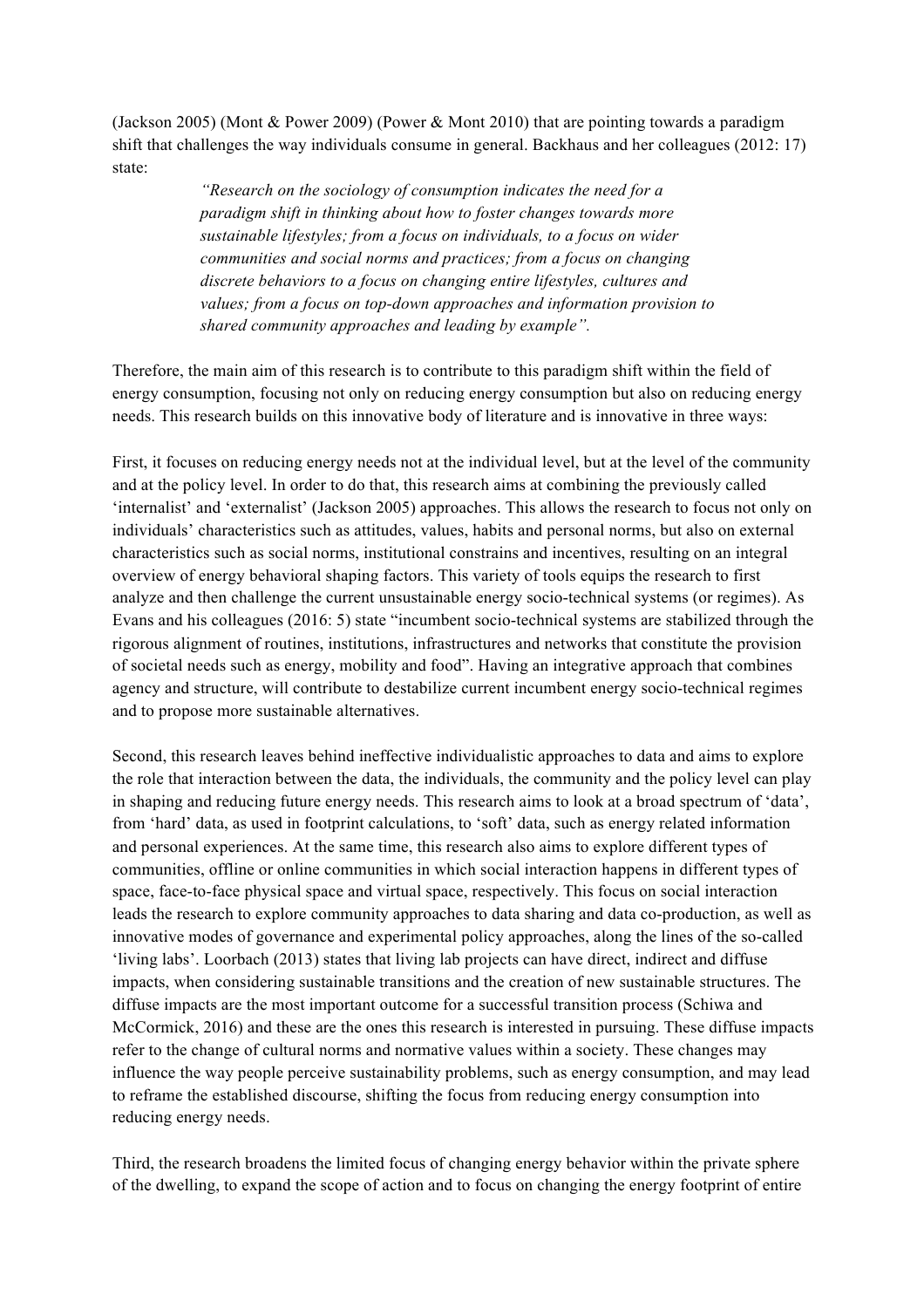lifestyles. For this purpose, this research introduces the notion of 'energy conscious lifestyles', which is the ideal lifestyle this research aims at enabling. A 'conscious energy lifestyle' is made of practices that bundle together in a way that requires the least amount of energy possible. This definition is embedded in broader definitions of sustainable lifestyles, such as the one by Backhaus and colleagues (2011: 22): "ways of living that allow people to meet their personal needs and aspirations, while allowing current and future generations to do the same" or the one by Gram-Hanssen (2012: 17): "bundles of practices that are tied together by attitudes related to sustainable development". Therefore, the complete (working) definition of 'energy conscious lifestyles' can read like: 'a set of practices that bundle together in a way that requires the least amount of energy possible and that, at the same time, allows current and future generations to meet their personal needs and aspirations'. Based on insights from the literature (Mont, 2007: 10) (Tukker et al. 2006) (Backhaus et al., 2011: 10), this research focuses on four energy lifestyle domains: dwelling, mobility, food consumption and leisure. With this more encompassing approach to household energy usage, the research expects to achieve a more complete understanding of the energy use practices (and potential conflicts and synergies among them) that conform different energy lifestyles.

As a brief summary of the three aforementioned innovative goals, this research moves beyond individual energy behavior change approaches and aims at exploring how social interactions, in which energy data and information are exchanged, can enable 'energy conscious lifestyles'. In other words, how data driven social interactions can shape individuals' and communities' new ways of fulfilling their personal needs and aspirations with different bundles of practices. Ultimately, the research aims to explore to which extent individuals and communities are able to change, not so much or only their current bundles of practices but rather and also their personal needs and aspirations, to need less energy, based on the social interactions mediated by energy related data and information. Some studies (Sukhdev 2009; UNEP 2009) (SPREAD consortium 2011) are already looking into this transition from consumption to value-based societies (Backhaus et al. 2012: 17).

To reach these aims the research addresses the main following research question:

*How can different types of energy data be used in different types of spatial social interactions to enable 'energy conscious lifestyles' at the individual and community levels and policy innovation at the urban level?*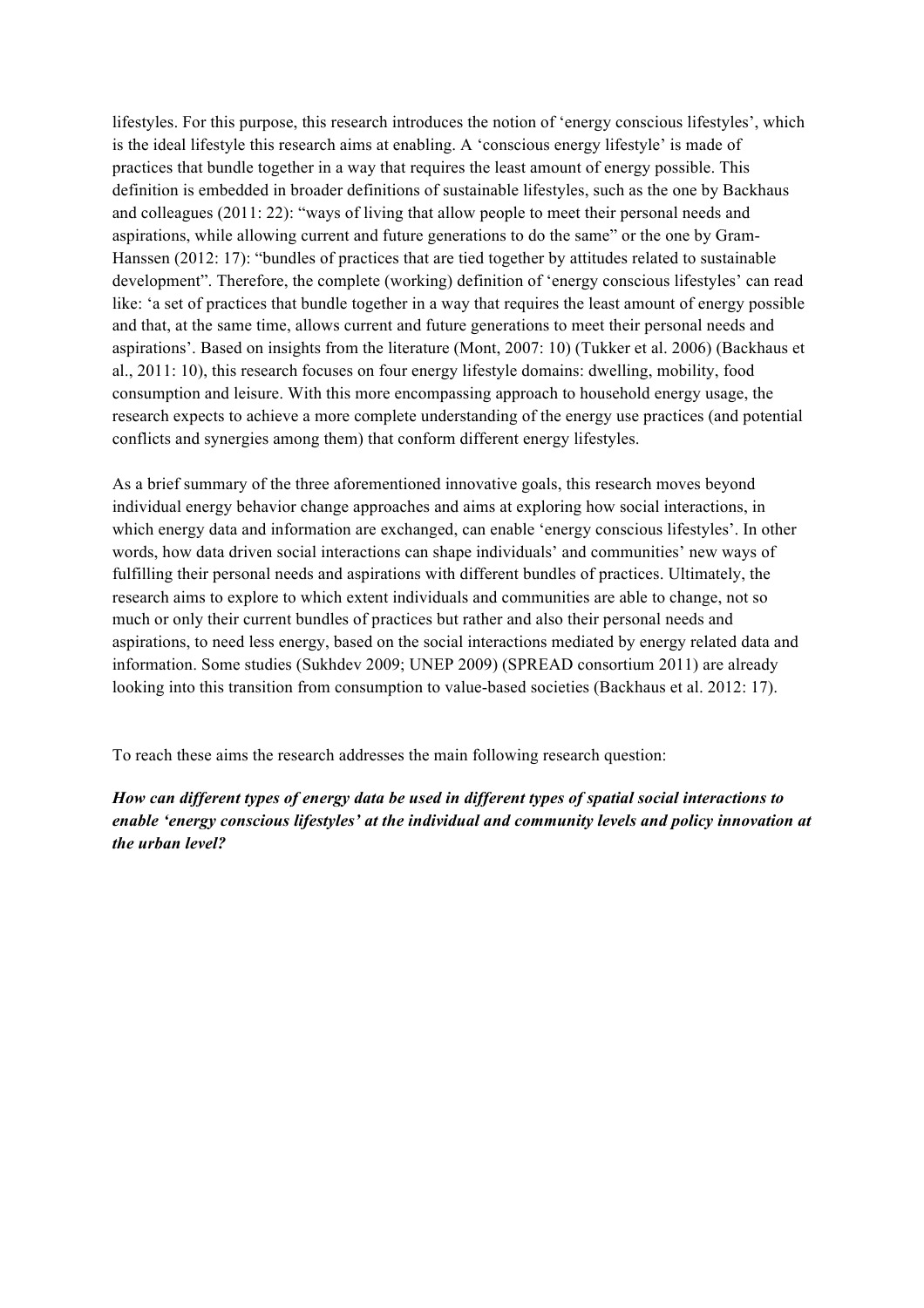# REFERENCES

Allcott, H. & Mullainathan, S., 2010. Behavior and Energy Policy. *Science*, 327(5970), pp.1204–1205.

Axsen, J., TyreeHageman, J. & Lentz, A., 2012. Lifestyle practices and pro-environmental technology. *Ecological Economics*, 82, pp.64–74. Available at: http://dx.doi.org/10.1016/j.ecolecon.2012.07.013.

Backhaus, J. et al., 2011. *Sustainable Lifestyles: Today's Facts & Tomorrow's Trends*, Available at: http://www.sustainablelifestyles.eu/fileadmin/images/content/D1.1\_Baseline\_Report.pdf.

Backhaus, J. et al., 2012. Sustainable lifestyles: today's facts and tomorrow's trends. *UNEP/CSCP, Wuppertal*. Available at: http://scholar.google.com/scholar?hl=en&btnG=Search&q=intitle:SUSTAINABLE+LIF ESTYLES+:+TODAY+?+S+FACTS+&+TOMORROW+?+S+TRENDS#0.

Borgida, E. & Nisbett, R.E., 1977. The Differential Impact of Abstract vs. Concrete Information on Decisions. *Journal of Applied Social Psychology*, 7(3), pp.258–271.

Boyd, D. & Crawford, K., 2012. Critical Questions for Big Data. *Information, Communication & Society*, 15(5), pp.662–679.

Breukers, S. et al., 2009. *Interaction Schemes for Successful Energy Demand Side Management. Building blocks for a practicable and conceptual framework. Deliverable 5*,

- Breukers, S.C. & Mourik, R.M., 2013. The end-users as starting point for designing dynamic pricing approaches to change household energy consumption behaviours. Report for Netbeheer Nederland, Project group Smart Grids (Pg SG). Arnhem. , (March), p.94.
- Buchanan, K., Russo, R. & Anderson, B., 2015. The question of energy reduction: The problem(s) with feedback. *Energy Policy*, 77, pp.89–96.
- Caragliu, A., Del Bo, C. & Nijkamp, P., 2011. Smart Cities in Europe\_Caragliu\_JOT. *Journal Urban Technology*, Vol. 1 N8(No. 2,), pp.45–59. Available at: http://www.tandfonline.com/loi/cjut20.
- Darby, S., 2006. The Effectiveness of Feedback on Energy Consumption a Review for Defra of the Literature on Metering , Billing and. *Environmental Change Institute University of Oxford*, 22(April), pp.1–21. Available at:
	- http://www.citeulike.org/user/cblock/article/4123593.
- Dassen, T. & Hajer, M., 2014. *Smart about Cities. Visualizing the challenge for 21st century urbanism*, nai010, PBL.
- Elster, J.., 1986. *Rational Choice*, Oxford: Basil Blackwell.
- European Environment Agency, 2015. *SOER 2015 European briefings Energy*, Available at: http://www.eea.europa.eu/downloads/8b3a27c193cd430288f9c014bb2b2cae/143738687 2/biodiversity.pdf.
- European Environment Agency), 2015. *Evaluating 15 years of transport and environmental policy integration*, Available at: http://www.eea.europa.eu//publications/term-report-2015.
- Evans, J., Karvoren, A. & Raven, R., 2016. *The Experimental City*,

Fischer, C., 2008. Feedback on household electricity consumption: A tool for saving energy? *Energy Efficiency*, 1(1), pp.79–104.

Frantzeskaki, N. & Loorbach, D., 2010. Towards governing infrasystem transitions. Reinforcing lock-in or facilitating change? *Technological Forecasting and Social Change*, 77(8), pp.1292–1301. Available at: http://dx.doi.org/10.1016/j.techfore.2010.05.004.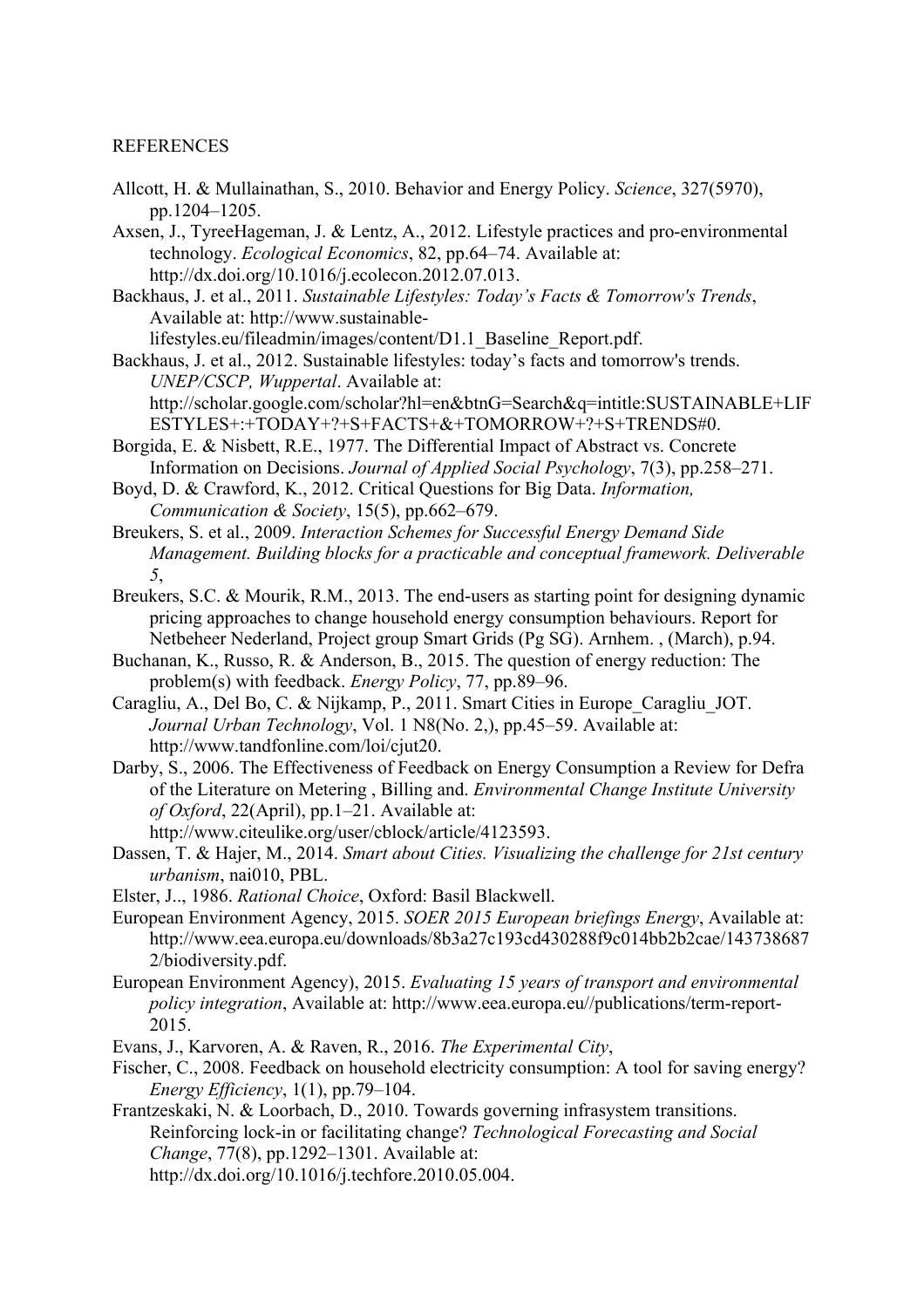Gram-Hanssen, K., 2014. New needs for better understanding of household's energy consumption – behaviour, lifestyle or practices? *Architectural Engineering and Design Management*, 10(1-2), pp.91–107. Available at:

http://www.tandfonline.com/doi/abs/10.1080/17452007.2013.837251.

Gram-Hanssen, K., 2010. Standby consumption in households analyzed with a practice theory approach. *Journal of Industrial Ecology*, 14(1), pp.150–165.

Gram-Hanssen, K., 2012. *Sustainable lifestyles*, Elsevier Ltd. Available at: http://dx.doi.org/10.1016/B978-0-08-047163-1.00557-9.

Grin, J., Rotmans, J. & Schot, J., 2010. *Transitions to Sustainable Development*, Routledge.

Gronow, J. & Warde, A., 2001. *Ordinary consumption*, Berkshire, UK: Harwood Academic.

- Homans, G., 1961. *Social Behaviour: its elementary forms*, London: Routledge and Kegan Paul.
- Jackson, T., 2005. Motivating Sustainable Consumption. *A review of evidence on consumer behaviour and behavioural change In A report to the Sustainable Development Research Network as part of the ESRC Sustainable Technologies Programme Centre for Environmental Strategy University of Surrey Guildford*, 15(January), pp.1027–1051. Available at: http://multi-
- science.metapress.com/openurl.asp?genre=article&id=doi:10.1260/0958305043026573. Kitchin, R., 2015. Making sense of smart cities: addressing present shortcomings. *Cambridge*
- *Journal of Regions, Economy and Society*, 8(1), pp.131–136. Available at: http://cjres.oxfordjournals.org/content/early/2014/10/20/cjres.rsu027\nhttp://cjres.oxford journals.org/lookup/doi/10.1093/cjres/rsu027.
- Kitchin, R., 2014a. *The Data Revolution. Big Data, Open Data, Data Infrastructures & Their Consequences*, Sage Los Angeles, London, New Delhi, Singapore, Washington DC.
- Kitchin, R., 2014b. The Real Time City? Big data and smart urbanism'. *GeoJournal 79(1):1- 14,*, 79(1), pp.1–14.
- Klare, M., 2016. Hooked! The unyielding grip of fossil fuels on global life.
- Klopfert, F. & Wallenborn, G., 2011. Empowering consumers through smart metering. *Report for BEUC, the Bureau Europeen Des Unions …*, 32(0), pp.0–57. Available at: http://scholar.google.com/scholar?hl=en&btnG=Search&q=intitle:EMPOWERING+CO NSUMERS+THROUGH+SMART+Metering#4.
- Lehmann, H. & Rajan, S.C., 2015. *Sustainable Lifestyles. Pathways and Choices for India and Germany*,
- Loorbach, D., 2013. Interview with Derk Loorbach, Dutch Research Institute for Transitions (DRIFT) in Chapter 12: Living labs. Users, citizens and transitions by Gabriele Schliwa and Kes McCormick in the book. The Experimental City by Evans, J. an Karvonen, A. (2016).
- Luque-Ayala, A. & Marvin, S., 2015. Developing a critical understanding of smart urbanism? *Urban Studies*, 52(12), pp.2105–2116.
- Luque, A., 2014. The smart grid and the interface between energy, ICT and the city. Retrofitting and integrating urban infrastructures. In et a. Dixon T, Eames M, Hunt M, ed. *Urban Retrofitting for Sustainability*. London: Earthscan, pp. 159–173.
- Luque, A., McFarlane, C. & Marvin, S., 2014. Smart urbanism. In M. Hodson & S. Marvin, eds. *After Sustainable Cities?*. London: Routledge, pp. 74–89.
- Lutzenhiser, L., 1993. Social and Behavioral Aspects of Energy Use. *Annu. Rev. Energy Envirom.*, 18, pp.247–289.
- Markard, J., Raven, R. & Truffer, B., 2012. Sustainability transitions: An emerging field of research and its prospects. *Research Policy*, 41(6), pp.955–967.
- McGuire, W., 1985. Attitudes and Attitude Change. In G. Lindzey & E. Aronson, eds. *Handbook of Social Psychology*. New York Random House, pp. 233–346.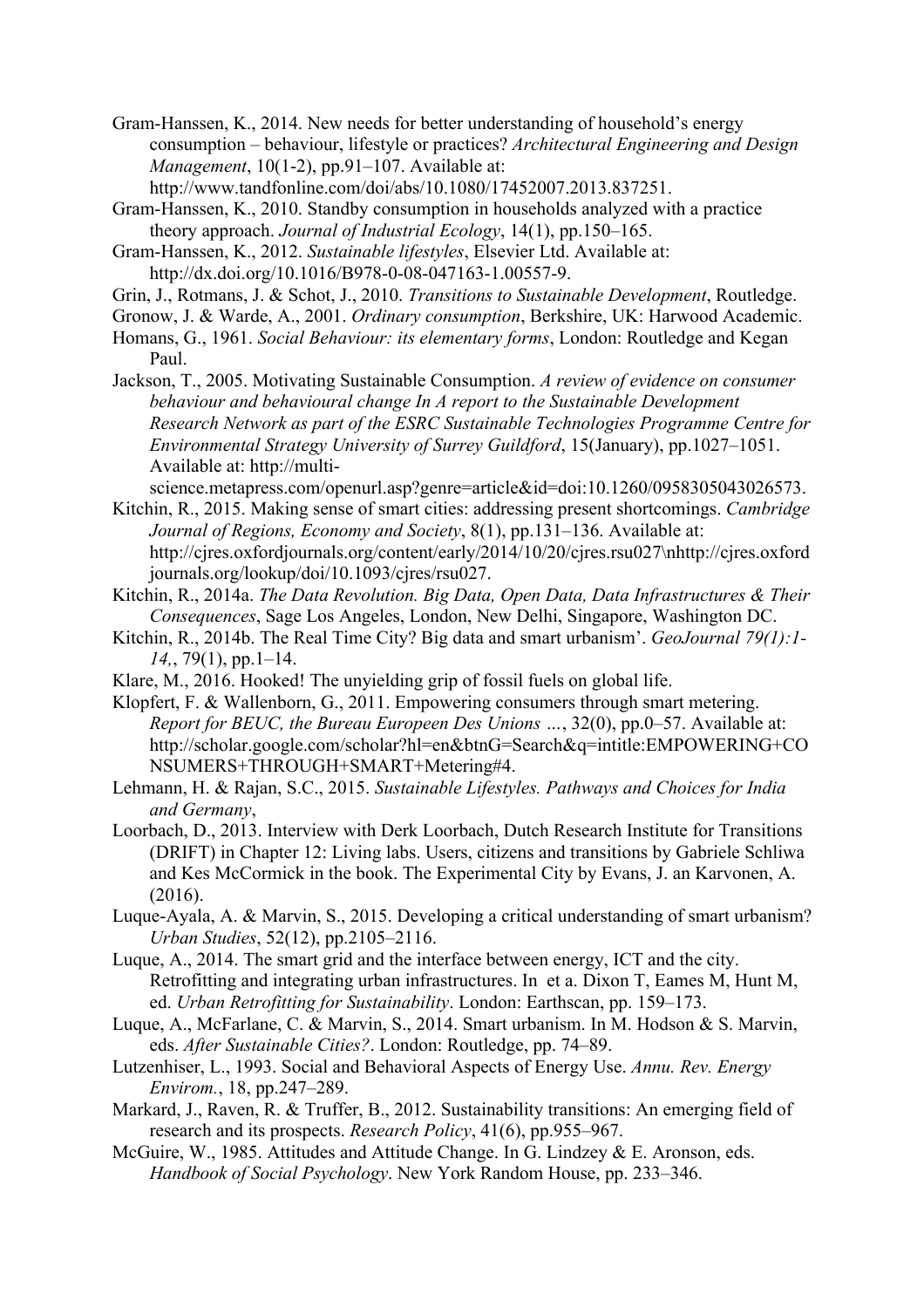Mckenzie-Mohr, D., 2000. Promoting Sustainable Behavior: An Introduction to Community-Based Social Marketing. *Journal of Social Issues*, 56(3), pp.543–554.

Mont, O., 2007. Concept Paper for the Task Force on Sustainable Lifestyles. *Third International Expert Meeting on Sustainable Consumption and Production*, pp.1–14.

Mont, O. & Power, K., 2009. Understanding factors that shape consumption. *ETC/SCP Working Paper*, (1), p.87. Available at: http://www.scpknowledge.eu/sites/default/files/knowledge/attachments/wp2013\_1.pdf.

Morton, G., Griffiths, N. & Barbu, A.-D., 2013. *Achieving energy efficiency through behavioural change – what does it take?*,

OCDE, 2011. *Towards green growth. A Summary por policy makers*,

Power, K. & Mont, O., 2010. The Role of Formal and Informal Forces in Shaping Consumption and Implications for Sustainable Society: Part II. *Sustainability*, 2(8), pp.2573–2592. Available at: http://www.mdpi.com/2071-1050/2/8/2573/.

Raskin, P. et al., 2002. *Great transition. The Promise and Lure of the Times Ahead*,

- Shove, E., 2003. Converging Conventions of Comfort, Cleanliness and Convenience. *Journal of Consumer Policy*, 26, pp.395–418.
- Shove, E., 1997. Energy Knowledges. In *Proceedings of the European Council for an Energy Efficient Economy 1997 Summer Study, Sustainable Energy Opportunities for a Greater Europe, Copenhagen: Danish Energy Agency/ECEEE*. pp. 1–10.

Shove, E. & Walker, G., 2014. What Is Energy For? Social Practice and Energy Demand. *Theory, Culture & Society*, 31(5), pp.41–58. Available at: http://tcs.sagepub.com/content/early/2014/07/01/0263276414536746 [Accessed May 27, 2016].

Shove, E. & Warde, A., 1998. Inconspicuous consumption: the sociology of consumption and the environment. *Sociological theory and the environment: classical foundations, contemporary insights*. Available at:

http://www.comp.lancs.ac.uk/sociology/papers/Shove-Warde-Inconspicuous-Consumption.pdf\nhttp://www.lancaster.ac.uk/fass/resources/sociology-onlinepapers/papers/shove-warde-inconspicuous-consumption.pdf.

Smith, A., Stirling, A. & Berkhout, F., 2005. The governance of sustainable socio-technical transitions. *Research Policy*, 34(10), pp.1491–1510.

Söderström, O., 2015. From a technology-intensive to a knowledge-intensive smart urbanism. In A. Brück et al., eds. *Beware of smart people! Re-defining the smart city paradigm towards inclusive urbanism*. Berlin, TU Verlag, pp. 1–12.

Stern, P., 1992. What Psychology Knows About Energy Conservation. *American Psychologist*, 47, pp.1224–1232.

Stern, P.C. & Aronson, E., 1984. *Energy Use: The Human Dimension*, Freeman, New York.

Strengers, Y., 2013. *Smart Energy Technologies in Everyday Life: Smart Utopia?*, Palgrave Macmillan, London.

Stromback, J. et al., 2011. *The potential of smart meter enabled programs to increase energy and systems efficiency: a mass pilot comparison. Short name: Empower Demand*, Available at: papers2://publication/uuid/45A4910F-C10F-4873-B266-2311EF22FD5E.

Taylor, S.E. & Fiske, S.T., 1978. Salience, Attention, and Attribution: Top of the Head Phenomena. *Advances in Experimental Psychology*, 11, pp.249–288.

Taylor, S.E. & Thompson, S.C., 1982. Stalking the elusive "vividness" effect. *Psychological Review*, 89(2), pp.155–181.

Tukker, A. et al., 2006. *Environmental Impact of Products ( EIPRO ): Analysis of the life cycle environmental impacts related to the final consumption of the EU25*, Available at: http://ec.europa.eu/environment/ipp/pdf/eipro\_report.pdf.

U.S Energy Information Administration, 2016. *International Energy Outlook 2016*, Available